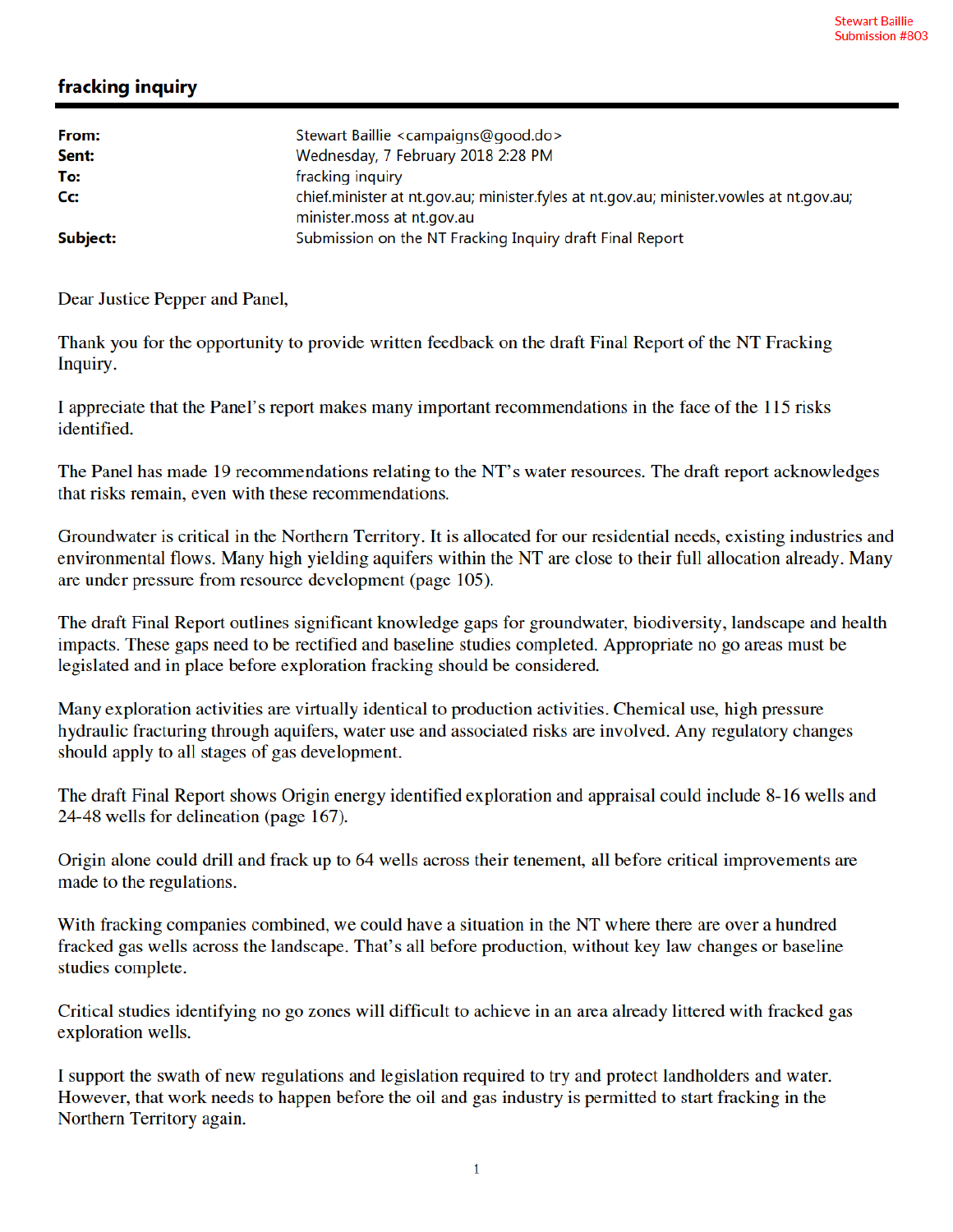The below critical recommendations must be improved and work completed BEFORE EXPLORATION fracking takes place.

Recommendation 5.1 (Enforceable code of practice for abandonment of onshore gas wells)

Recommendation 5.6 (Wastewater management framework)

Recommendation 7.1 (Water Act amended for shale extraction licence and payment for water)

Recommendation 7.4 (Strategic regional environmental and baseline assessment (SREBA), including a regional groundwater model, be developed and undertaken)

Recommendation 8.4 (Fire management plan and 10 year baseline assessment)

Recommendation 9.2 (Code of practice be developed and implemented for monitoring, detection and reporting of methane emissions)

Recommendation 10.1 (Human Health Risk Assessment prepared and approved)

Recommendation 12.11 (Social impact management plan) This recommendation should also be extended to allow for the legal right to say 'no' to fracking.

Recommendation 14.1 (Design and implement a full cost recovery system for fracking regulation)

Recommendation 14.16 (Legislation to regulate seismic surveys, drilling, hydraulic fracturing, and well abandonment)

Recommendation 14.18 (Fit and proper person test)

Recommendation 15.1 (Strategic regional environmental and baseline assessment (SREBA) undertaken and no go zones implemented)

In the NT there is a saying, "Once you frack you can't go back." Exploration fracking is no different. The studies, legal improvements and no-go zones suggested by the panel are critical. They must be actioned before any further fracking exploration.

Let's not wait until the production phase to put in place critical new regulations and laws. We must avoid delays to the protection of the Northern Territory's water, landscapes and people.

Thank you for considering my feedback on this critical matter for the future of the Northern Territory.

Yours sincerely, Stewart Baillie Gillen, Northern Territory, 0870, Australia

PS – I'm sorry as a citizen I don't have the resources to to write an individual submission however the form above captures my staunch opposition to unconventional gas industry or indeed any new fossil fuel initiatives. We have already unleashed dangerous climate change and this industry is simply untenable.

This email was sent by Stewart Baillie via Do Gooder, a website that allows<br>people to contact you regarding issues they consider important. In accordance with web protocol FC 3834 we have set the FROM field of this email to our generic no-reply address at campaigns@good.do, however Stewart provided an email address ( ) which we included in the REPLY-TO field.